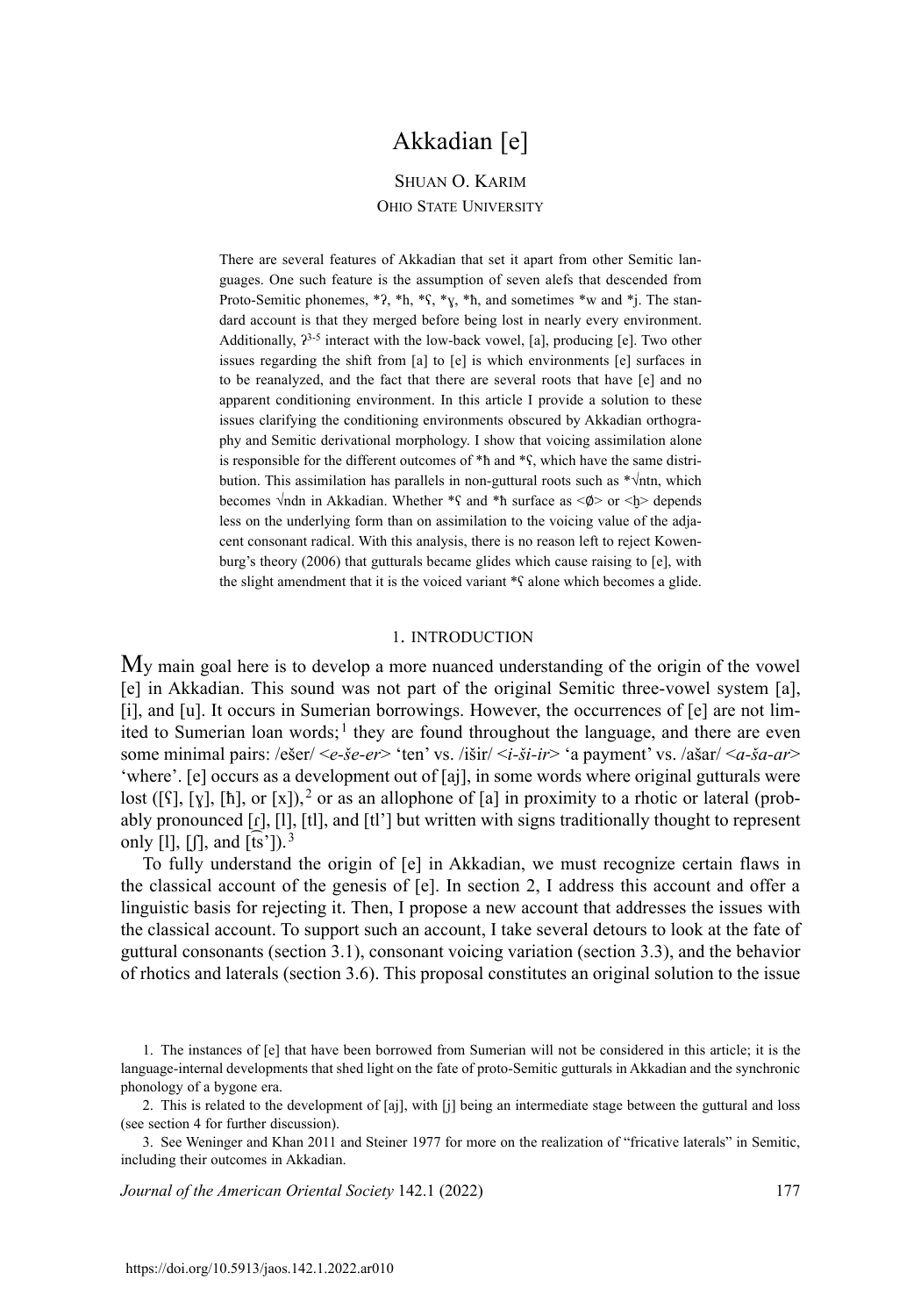of the genesis of [e] in Akkadian as well as to the fate of the guttural consonants, and thus necessitates the rejection of the classical account.

I use IPA to represent the sounds of the various languages employed here to represent accurately their forms and subtle differences in their related phonology.<sup>4</sup> For instance,  $\leq$ (as represented in traditional Semitic transliteration) corresponds to the Akkadian ejective [ts'] and the West Semitic velarized or emphatic [s]. This difference is of little importance when the goal is to decipher texts and come to understand their meanings, but it is an important distinction when considering the types of questions asked herein. <sup>5</sup>

#### 2. the classical account

The classical account of [e]-genesis in Akkadian starts with the claim that the Proto-Semitic gutturals \*?, \*h, \* $\zeta$ , \*h, and \* $\gamma$  (but not \*x) had merged into [?], collectively known as  $\frac{21}{\sqrt{25}}$ . The reflexes of \*j and \*w that merge with  $\frac{2}{\sqrt{2}}$  in certain positions are known as  $/2<sup>6</sup>/$  and  $/2<sup>7</sup>/.$   $/2<sup>3</sup>/-2<sup>5</sup>/$  and sometimes  $/2<sup>6</sup>/$  (which result respectively from \*S, \*h, \*<sub>N</sub>, and \*j) caused the raising and fronting of [a] to [e] and were subsequently lost (Huehnergard 2011). This difference in behavior between  $\frac{2^{1}}{2^{2}}$ , which were lost without raising [a] to [e], and /ʔ<sup>3</sup>/-/ʔ<sup>5</sup>/ is all that distinguishes minimal pairs like /agāru/ < \*ʔgɾ 'to hire' and /egēru/ < \*ħgɾ 'to twist'. 6 Because the absence of a phone is not a conditioning environment, it has been assumed that the gutturals conditioned the raising and fronting of [a] to [e] before they were lost. A secondary cause for the shift from [a] to [e] is the presence of  $\lceil \mathbf{r} \rceil$  in a root. Additionally, various roots contain an [e] but with no apparent conditioning environment. Huehnergard (2011) explains these examples as roots that have developed [e] analogically.

The classical account has been difficult to challenge, because it captures some objective truths: We know from reconstructions of Proto-Semitic that in many of these roots, there was indeed a guttural and now there is only an [e] (and in many cases compensatory lengthening); and raising to [e] is not limited to environments with lost gutturals. We see empirically that this theory is incomplete since the gutturals are not always lost, and we also see from an articulatory perspective that it is unlikely that the gutturals are directly responsible for the shift from [a] to [e]. The new analysis proposed here considers the aforementioned objective truths and reconciles them with apparent irregularities to form a comprehensive explanation of the behavior of gutturals and their influence on raising to [e].

## *2.1. The Pharyngeal Problem*

The proposal that the guttural consonants in early Akkadian caused the raising and fronting of [a] to [e] is typologically unlikely. The phonology of pharyngeal consonants poses a problem. Pharyngeal consonants are produced by retraction of the tongue root, which con-

4. The notation employed in this paper is as follows: \*reconstruction, [phonetic] <transliteration>, and /normalization/. For a full chart of IPA symbols and their Akkadian orthographic equivalents, see Appendix, below, which is based mostly upon the accepted understanding of the sounds of Akkadian (Huehnergard 2011; Weninger and Khan 2011), but includes additions and edits based on the theory proposed here regarding pharyngeals, rhotics, and laterals.

5. These are two phonological tendencies that can be predicted by the distinction between emphatic and ejective: 1) Ejectives tend to spread the laryngeal feature [+voice] to adjacent consonants (although they are not actually voiced sounds) (Fallon 2002) and dissimilate (or lose their ejective property) within words with multiple ejectives (Geers' Law). 2) Emphatics tend to spread [+velar] to adjacent segments or even throughout entire words, as witnessed in Neo-Aramaic (Hoberman 1988).

6. Note that these examples are not true minimal pairs since the infinitive vowel spreads to all vowel slots. Therefore, these words differ in both the first and second syllables.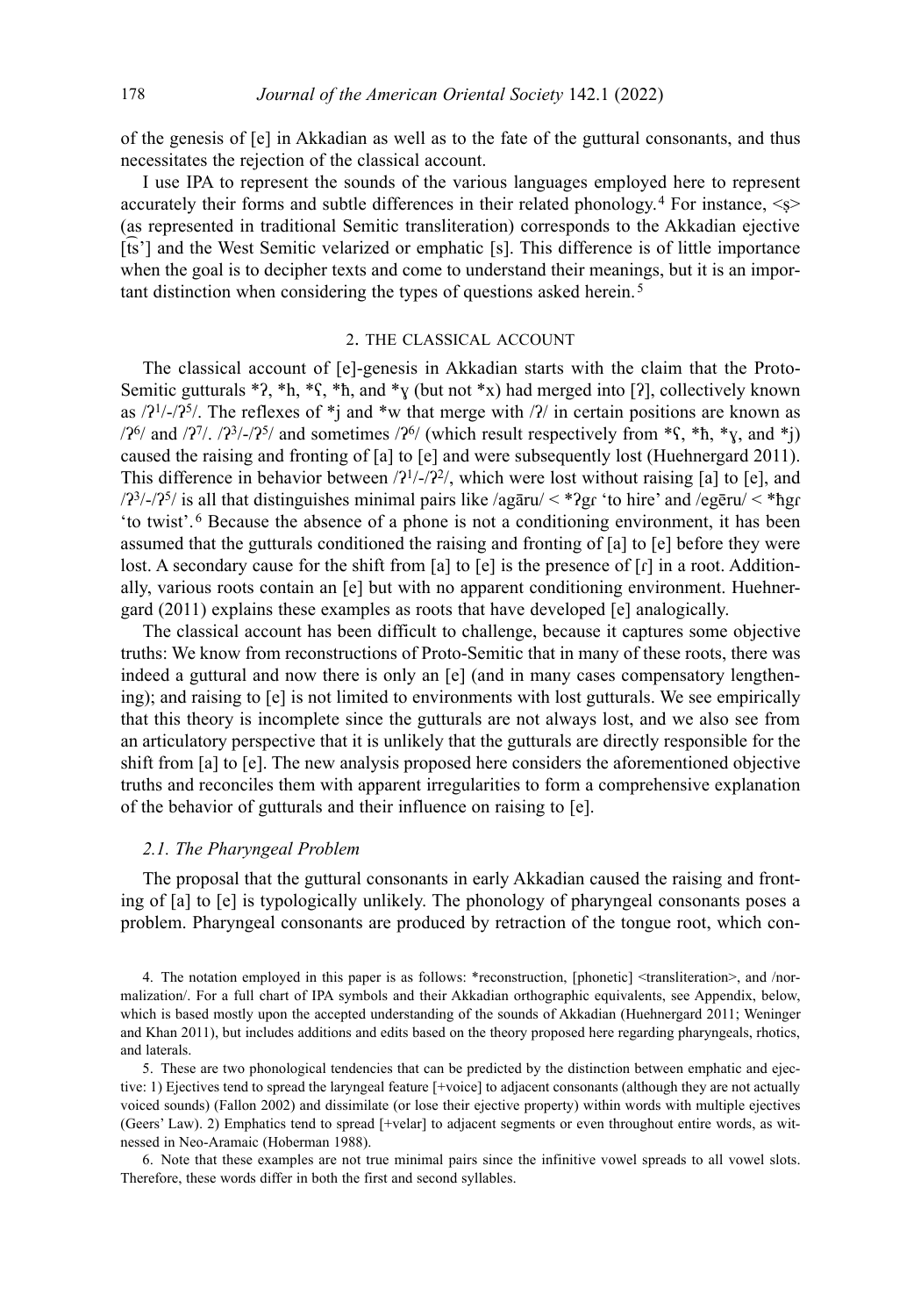KARIM: *Akkadian [e]* 179

stricts the airflow between the esophagus and the tongue root at the pharynx. This downward and backward motion puts the tongue into a position where it should easily produce an [a] sound. In data from other Semitic languages that possess pharyngeal consonants, the presence of said pharyngeals both causes vowel lowering and blocks vowel raising. (For more on behavior of pharyngeals in Semitic see McCarthy 1994.) High vowels are lowered to [a] in proximity to pharyngeal consonants. In the Syriac active participle responsible for the present progressive, we see [jāðaʕnā] "I know" for the expected [jāðɛʕnā]. In Hebrew, where the same phenomenon can be observed in the active participle, there is the *furtive patah*, an epenthetic [a] inserted between a pharyngeal consonant and a preceding high vowel. For instance, we see the word [ɾuaħ] 'soul' where we would expect [ɾuħ]. In a Modern Arabic dialect of Iraq, the diphthong /aj/ is monophthongized, resulting in [e], but the monophthongization is blocked in proximity to pharyngeals (e.g., [bajt]  $\rightarrow$  [beːt], but [Sajn]<sup>7</sup> remains).

#### *2.2 The [ɾ] Sub-Issue*

The raising of [a] to [e] also occurs before  $\lceil r \rceil$ , 8 though without its subsequent loss. If raising to [e] is indeed conditioned by the presence of gutturals, as the classical account has asserted, some care is necessary in reconciling the fact that the same change can also be conditioned by the presence of a phoneme that has wildly divergent features: Pharyngeals can be conceived of as  $[+low, +back]$ , while rhotics can be conceived as  $[+high, +front]$ .<sup>9</sup> Huehnergard and Woods (2004) have proposed that orthographic  $\leq r$  likely represents the uvular or velar fricative, [ʁ] or [ɣ]. This approach solves the issue of why  $\langle r \rangle$  causes raising to [e] given the classical account, but it overlooks several important points: 1) It is unlikely that gutturals caused raising to [e] (see section 3.1). 2) There is no independent parallel to this shift anywhere in Semitic. 10 3) Some evidence exists in the form of Greco-Babylonian bilingual inscriptions, which show that Akkadian <r> was represented by Greek <*ρ*> (Geller 1997). Comparable Greco-Hebrew inscriptions show <*γ*> representing [ɣ] (a distinction not preserved in the Hebrew script). This is significant because it shows that Greek-speaking transliterators were able to recognize a difference between  $[\S]$ ,  $[\S]$ , and  $[\rceil]$ , and they had separate orthographic conventions for all three (e.g.  $\langle \phi \rangle$ ,  $\langle \psi \rangle$  and  $\langle \phi \rangle$ ). 4) The phonological features of  $\lceil \mathbf{r} \rceil$  are enough to condition raising to  $\lceil \mathbf{e} \rceil$ . A similar effect on vowels can be observed in American English dialects that have "Canadian Raising," the shift of the diphthong [ai] to [ $\Lambda$ i] before a voiceless consonant, which also takes place before  $\Lambda$ <sup>t</sup> in some of these dialects (Vance 1987). The vowel coloring in Akkadian may be conceptualized as

7. The form [ʕeːn] can however be produced in careful speech. This phenomenon is known through my own observations conversing with Iraqi Arabic-speaking interlocutors. The phenomenon deserves to be studied empirically on its own, which is beyond the scope of this article.

8. It is taken for granted here that the phoneme represented by  $\langle r \rangle$  is the tap /r/, although if it was in fact a trill /r/ it would not affect the analysis here. The crucial point is that it cannot be a guttural because of its behavior regarding vowel raising and fronting discussed in this section. Furthermore, the attested modern Semitic languages overwhelmingly show taps or trills as the reflexes of \*r. According to omniglot.com, a web site dedicated to the writing systems of the world, the modern languages that show taps or trills include Arabic (Algerian, Egyptian, Lebanese, Moroccan, Syrian, Iraqi), Amharic, Argobba, Neo-Aramaic (Assyrian, Chaldean, Jewish, Turoyo, Western), Chaha, Maltese, Neo-Mandaic, Silt'e, Tigre, and Tigrinya. The only notable exception is the Ashkenazi pronunciation of modern Hebrew, which has diverged from the pronunciation of other modern Hebrew speakers in that /r/ is pronounced as [ʁ] (probably from Yiddish contact).

9. The features of pharyngeals used here are as proposed in Chomsky and Halle 1968, and the features of rhotics and laterals have been simplified to reflect the contrast between [+back] and [+front].

10. The phoneme occurs in a few languages such as Modern Hebrew due to contact with European languages that have this sound.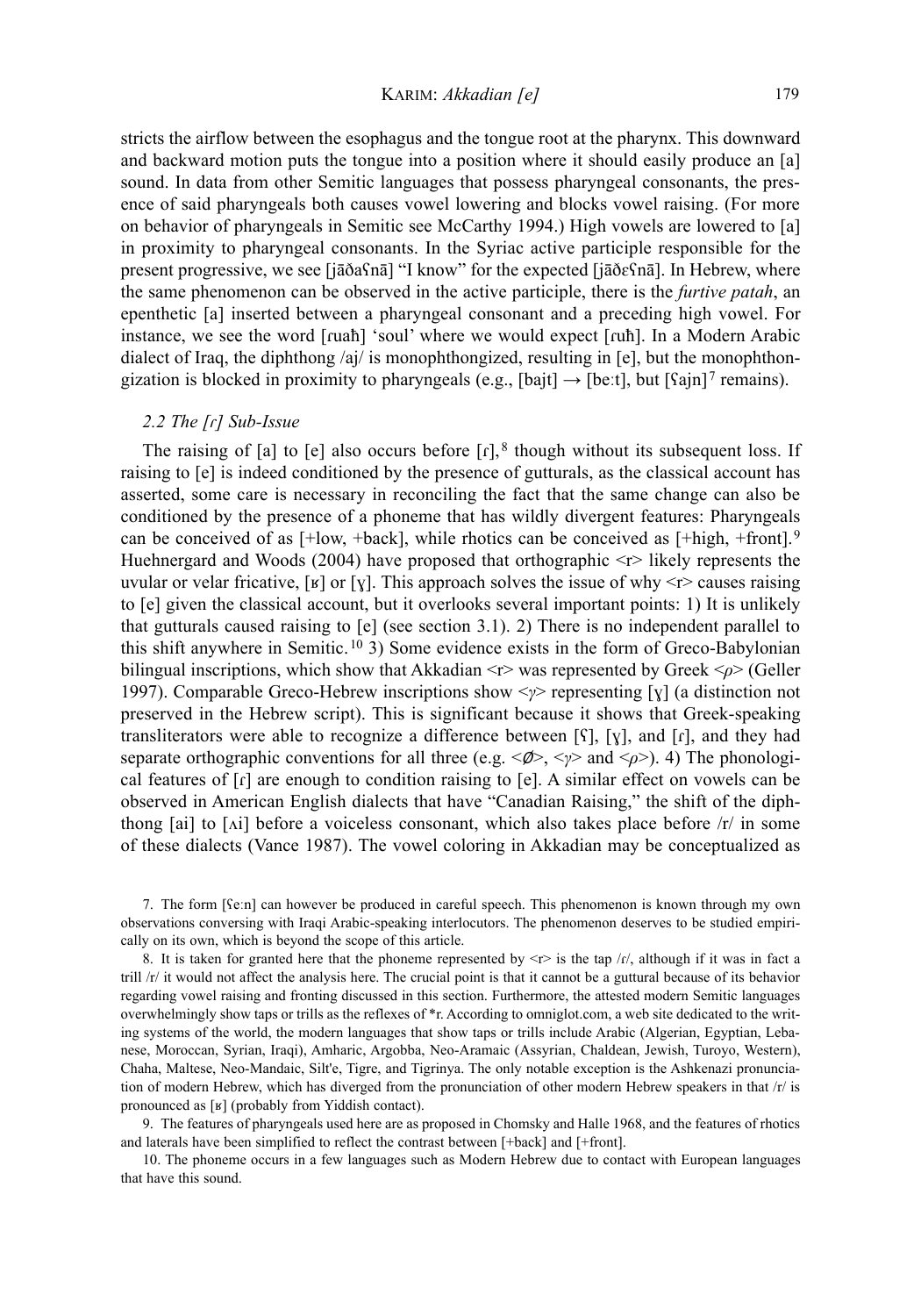a similar phenomenon. Furthermore, in section 4.6 I present evidence that shows that the behavior of  $\leq r$  is actually part of another issue, namely that  $[e]$  occurs in some roots for no apparent reason at all.

#### 3. preliminaries to a new hypothesis

The classical account is based on the premise that the gutturals were lost after conditioning the raising and fronting of [a] to [e], but in actuality they were not always lost. As I show in the following sections, all the gutturals (including  $[x]$ ) were lost in some environments and retained in others. Several studies have tried to identify why guttural phonemes were lost in some environments and not in others. Huehnergard (2003) has proposed a new phoneme \*x to be reconstructed for Proto-Semitic, which represents the ejective velar fricative (IPA ̣ [x']). This new phoneme corresponds to the instances where words in Akkadian show [x] and cognate forms in Semitic languages that have preserved pharyngeals show [ħ], such as Akkadian [xaluː] and Arabic [ħalaʔ] 'black mole' (Huehnergard 2003; Militarev et al. 2000). This phoneme differs from the original \*h that was lost in Akkadian (with or without raising to [e]) and remains [ħ] in other Semitic languages, as in [edeːdu] 'to be pointy' (Hebrew [hadad] 'to sharpen') < \*hdd.

The issue with this solution is that there is no independent evidence for this phoneme in Semitic or in reconstructions of Proto-Afroasiatic. Kouwenberg (2006) in his analysis of data from the Neo-Assyrian dialect has proposed what is perhaps the most convincing explanation so far: Before the \*ħ was lost, it must have become a glide, [j], which was then responsible for the raising of [a] to [e]. Kouwenberg's effort to identify a phonological explanation was at least partially rejected because it did not take into consideration the instances where \*ħ becomes [x]. Weninger and Khan (2011) lauded Kouwenberg's approach for its attempt to find a phonological explanation for raising to [e]. As I show in the following section, Kouwenberg's theory—that the guttural became a glide which then caused not so much raising to [e], but a monophthongization (e.g.,  $[\text{ah}] \rightarrow [\text{ai}] \rightarrow [\text{e}$ :)—perhaps has wider coverage than even he had proposed. To illustrate, I look more closely at the fate of the gutturals.

#### *3.1. The Proto-Semitic Gutturals*

As stated earlier, the Proto-Semitic gutturals  $*\hbar$ ,  $*\hbar$ ,  $*\hbar$ ,  $*\hbar$ , and  $*\hbar$  were not always lost. Furthermore, the classical account does not explore the fate of \*x since it is almost always retained. A closer look at the data shows that all four gutturals underwent a similar fate: Each can be retained as  $[x]$  (\*htl(w/y) >  $[xa:[u:]$  'lung', \*xbl >  $[xaba:lu]$  'to bind', \* $y.f$  >  $[xa\alpha:[u]$ 'to plant', \*ʕpɾ > [xapaɾu] 'dust'), lost without an orthographic trace (\*ħdɾ > [adɾu] 'dark',  $*\$ sd > [adi] 'until',  $*\$ yrb > [aːribu] 'locust'), or lost with the raising of all [a]'s in the stem to [e]'s (\*ħdd > [edeːdu] 'to be pointy', \*ʕbɾ > [ebeːɾu] 'to cross', \*xbɾ > [ebeːɾu] 'to unite',  $*$ <sub>X</sub>t'w > [et'uːː] 'to be dark'). Having established that the Proto-Semitic gutturals were sometimes lost and sometimes not, we can identify the conditioning environments responsible for the different outcomes. In order to do this, I take a brief detour to discuss the templatic morphology of the Semitic languages.

#### *3.2. Paradigmatic Alternations*

The Semitic languages are well known for their templatic morphology: bi- and tri- consonantal roots<sup>11</sup> are inserted into word templates that consist of a syllabic skeleton built

11. Roots are composed of radicals, individual consonant phonemes. For example, in the root  $\sqrt{p}$ rs, there are three radicals, /p/, /r/, and /s/.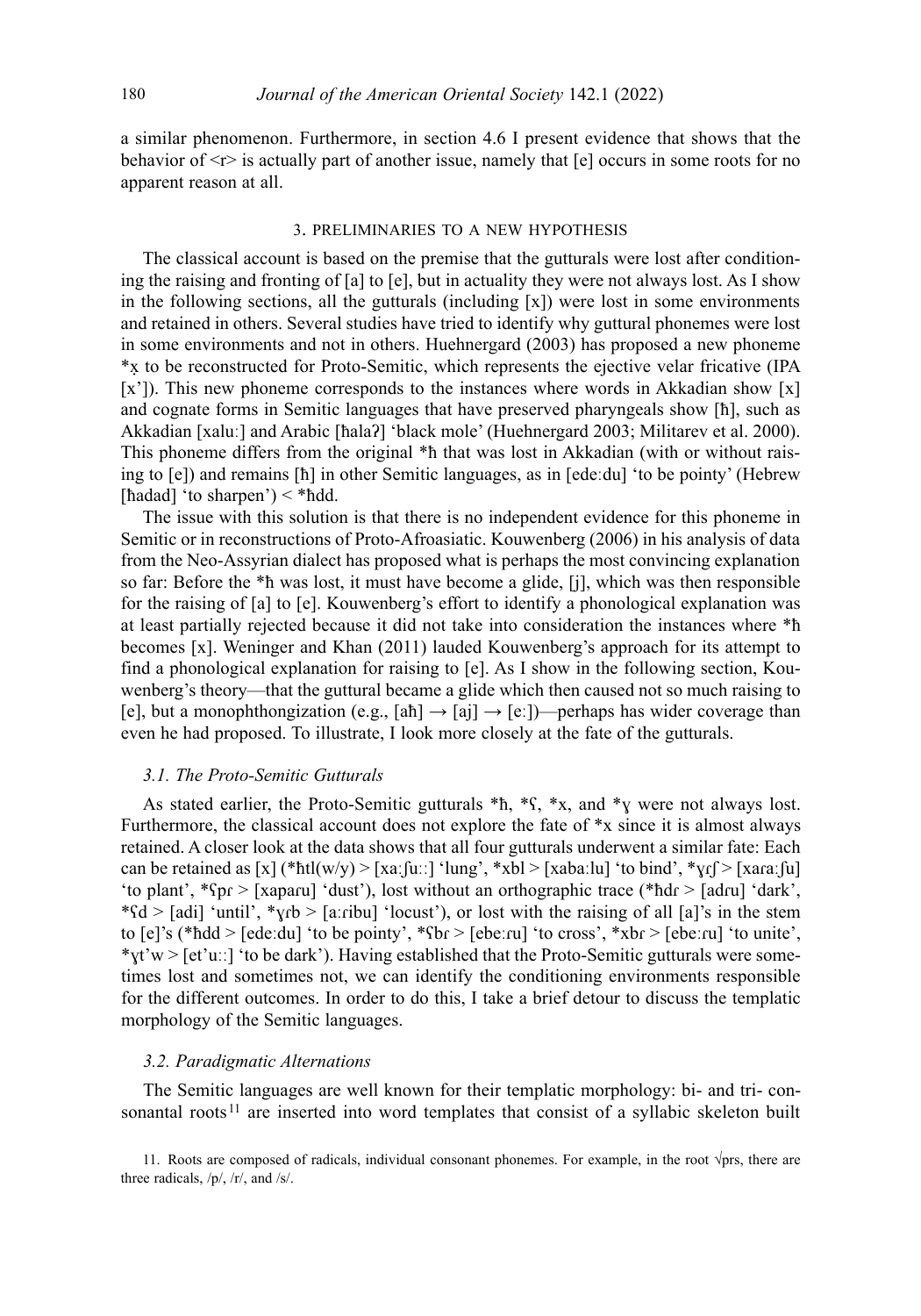around vowels. In Akkadian grammar, the consonants of a root are represented by  $/p/$ ,  $/r/$ , and /s/ in a "dummy" paradigm. Following that tradition, here are a few examples of templates in Akkadian: [paɾaːsu] (infinitive), [ipɾus] (preterit), [iptaɾas] (perfect), [ipaɾɾas] (durative), [paɾsu] (verbal adjective), [paːɾisu] (agent noun), [piɾsu] (noun m. passive), [puɾsu] (noun abstract), [paɾɾaːs] (occupation), etc. (Huehnergard 2011) The [p], [ɾ], and [s] in each of these templates can be replaced by any tri-consonantal root (e.g., √*ndn* 'give', √*nsx* 'remove') to get the associated lexeme. While not every root occurs with every template, and some root template combinations have undergone a semantic shift, these facts are not so relevant to the current point, which is that for each root there are lexemes in which each root consonant is pre-vocalic, pre-consonantal, and word-final, and there is ample opportunity for sandhi<sup>12</sup> phenomena in all these positions.

The  $G<sup>13</sup>$  preterit paradigm (Table 1) provides the conditioning environments that account for all the sound changes which I am proposing in this paper.

| paxāru 'gather' | Singular | Plural   |  |
|-----------------|----------|----------|--|
| 1st Person      | apxur    | nipxur   |  |
| 2nd Person (m)  | tapxur   |          |  |
| ΙI              | tapxuri: | tapxura: |  |
| 3rd Person (m)  |          | ipxuru:  |  |
| Т               | 1pxur    | ipxura:  |  |

Table 1. G Preterit Paradigm

What is important to point out in Table 1 is that the first two consonant radicals are adjacent in this paradigm (in bold). In the 1st person singular and plural, 2nd person masculine singular, and 3rd person singular, the third radical is word/syllable-final. Both facts are important in the following discussion of consonant voicing.

## *3.3. Consonant Voicing*

For stops and affricates/fricatives, Akkadian has the same three-way contrast as is reconstructed for Proto-Semitic: voiced, voiceless, and ejective. However, there are many roots where an irregular radical correspondence occurs between Akkadian and all the other Semitic languages. The occurrence of a voiceless stop in place of a Proto-Semitic ejective was first documented by Geers (1945) and is well known as Geers' Law. However, in addition to Geers' Law, there are also a number of Akkadian roots where there is an irregular voicing correspondence: \*pk'r > [bak'aːru] 'to claim'; \*kbd > [kabaːtu] 'to be fat'; \*mkr > [magaːru] 'to agree'; \*ntn > [nadaːnu] 'to give'; additional examples: [balaːt'u] 'to live' < \*plt'; [abaːtu] 'to destroy' < \*ʔbd. In these examples, several changes can be observed:

1. A voiceless consonant becomes voiced before a voiced consonant or an ejective (including nasals, rhotics, and laterals that have no voiceless counterparts):

13. The G(rundstamm) (paɾaːsu) is the basic form of the verb which stands in contrast to the derived Š-stem (fuprusu) causative and D-stem (purrusu) factitive, etc.

<sup>12</sup>. Sandhi is a term from Sanskrit grammar (now more generally used in phonology) which refers to co-articulations or productive sound changes that happen at word or morpheme boundaries. Although Semitic morphemes are not morphemes in the item and arrangement sense of the word, the term fits the type of changes observable here.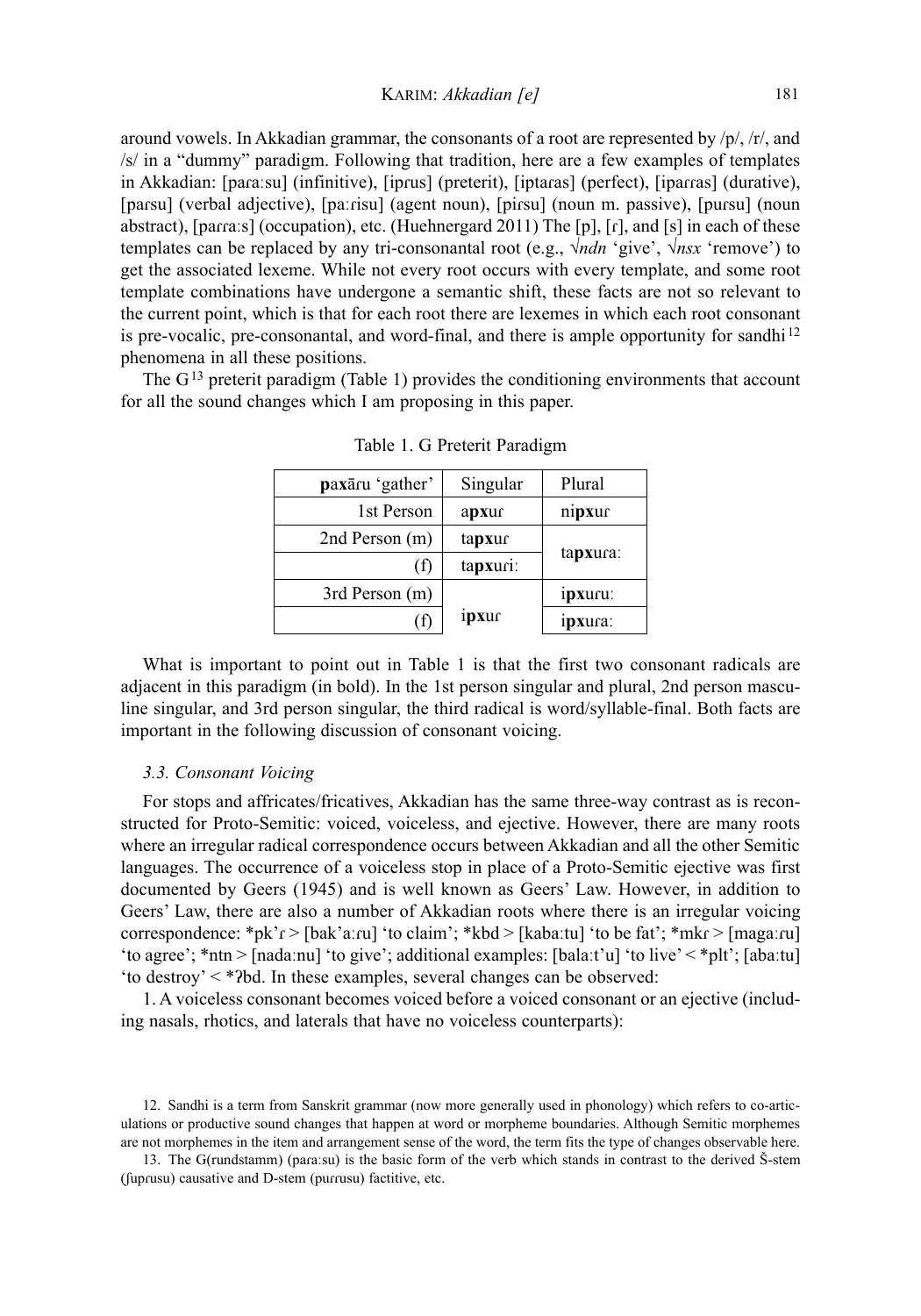$$
\mathbf{C}_{[-\text{VOICE}]}\rightarrow \mathbf{C}_{[+\text{VOICE}]}\ / \ \_\mathbf{C}_{\text{+NASAL},\ \_\text{+RHOTIC},\ \mathrm{or}\ \_\text{+LATERAL}}
$$

2. A voiceless consonant becomes voiced after an ejective or a nasal, rhotic, or lateral that has no voiceless counterpart. This list of features includes all phonologically voiced categories except for the voiced stops and affricates, which are not included because they would become their voiceless counterpart under the influence of a following voiceless consonant, as is shown in rule (3). The same would not be possible for a nasal, rhotic, or lateral that does not have voiceless counterparts:

$$
\rm C_{[-VOICE]} \rightarrow C_{[+Voice]} \ / \ C \left | \begin{array}{ccc} & & & \\ & + \rm NASAL, & & \\ & & + \rm NASAL, & \\ & & + \rm RHOTIC, \ \rm OT \ & & \\ & & + \rm LATERAL & \\ & & & - \end{array} \right |
$$

3. A voiced consonant becomes voiceless before a voiceless consonant:

$$
C_{[+\text{VOICE}]} \rightarrow C_{[-\text{VOICE}]} / \_C_{[-\text{VOICE}]}
$$

4. A voiced consonant becomes voiceless syllable-finally: <sup>14</sup>

$$
C_{[+VOICE]} \rightarrow C_{[-VOICE]} / \_]\sigma
$$

To summarize, if the first consonant does not have a voiceless counterpart, it causes progressive voicing assimilation. Otherwise voicing assimilation is regressive. Additionally, some consonants devoice in word/syllable-final position. Similar phonological schemata can be observed in the active phonology of a language like Dutch, which has syllable-final devoicing that can be blocked by a following voiced consonant. 15 The point of mentioning

<sup>14</sup>. The pharyngeal [ʕ] never devoices due to this phenomenon, which suggests that the [ʕ] to [j] shift happened before syllable-final devoicing.

<sup>15</sup>. The Dutch situation is of course more complicated, as it takes into account manner of articulation in the blocking of devoicing and treats spontaneously voiced consonants, or consonants with no voiceless counterpart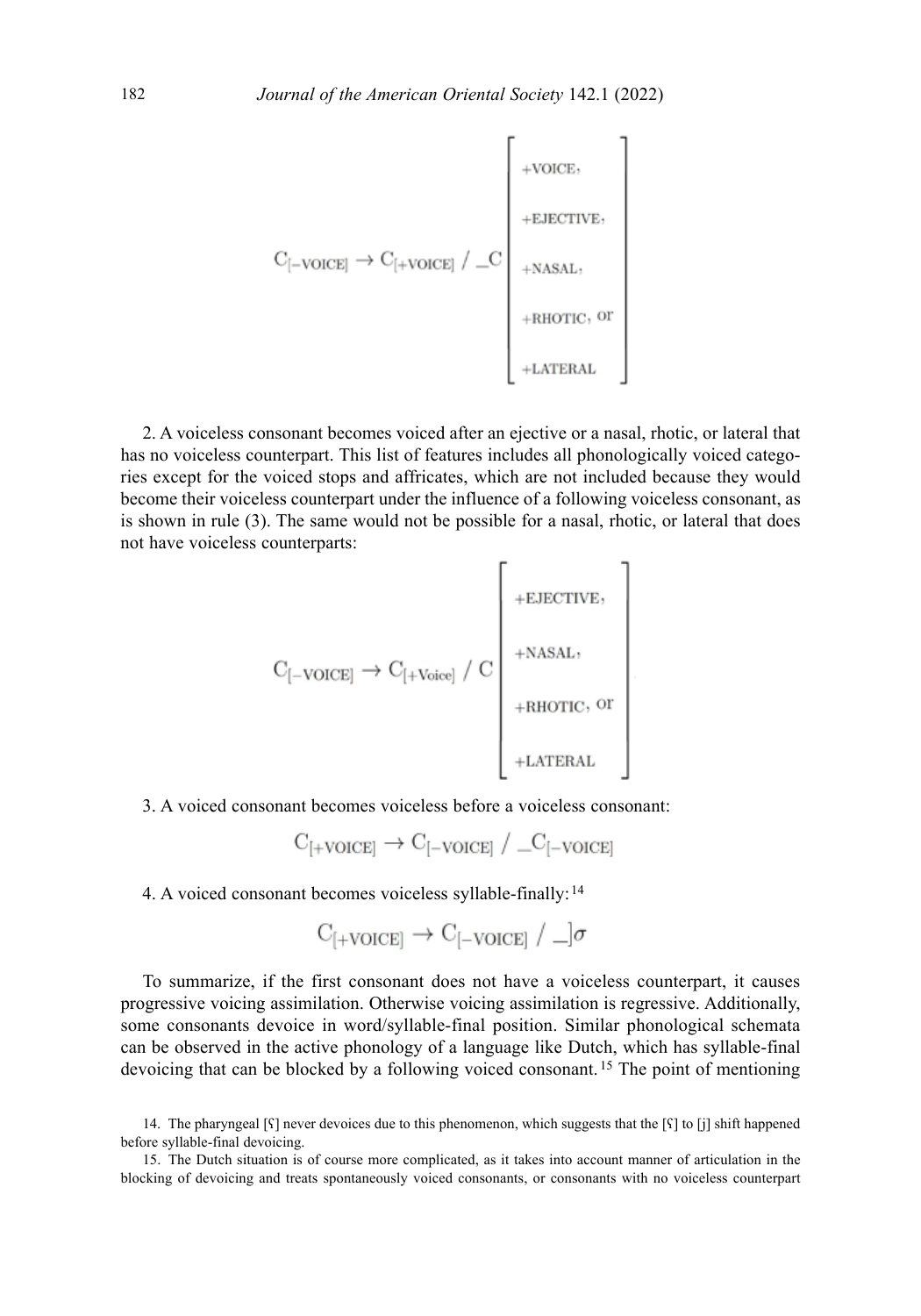the Dutch example is to demonstrate that the system proposed in this paper is attested in the languages of the world and is therefore a possible phonological process in natural languages.

Furthermore, the predictability of voicing is supported by the deficiencies of the cuneiform script. In  $\langle CV \rangle$  syllables (and the first consonants of  $\langle CVC \rangle$  syllables), there is most often a two-way contrast between voiceless and non-voiceless (voiced and ejective) consonants, although a full three-way contrast of voiced, voiceless, and ejective can be found for some sets in particular texts. On the other hand, in  $\langle \text{VC} \rangle$  syllables (and the final consonants of <CVC> syllables), only place of articulation and vowel are indicated faithfully. The consonants are transliterated and normalized based on what we know of the root through Proto-Semitic reconstruction. If we assume the phonological system I have proposed here, the representation in the script may be more accurate than originally assumed. A further analysis of the syllabaries employed by individual authors in individual texts is necessary for a deeper understanding. <sup>16</sup> It should be clear that there are no proposals being made here that violate the regularity of sound change. In other words, this voicing assimilation must have affected all words in the language equally. It was in roots that contained gutturals that subsequent changes (e.g.,  $[\hat{\zeta}] > [\hat{\jmath}]$  and  $[\hat{\hbar}] > [\tilde{\zeta}]$ ) made a word's relationship to the root opaque. These words were the most likely candidates for paradigm leveling, which is reflected in the copious examples of  $\mathscr{F}$  > x and  $\mathscr{F}$  >  $\varnothing$ .

#### *3.4. The Influence of Akkadian Voicing Rules on Proto-Semitic Gutturals*

If the sound changes proposed above were indeed a part of Akkadian's active phonology at some point in time before its attestation, then Proto-Semitic gutturals would have been affected in just the same as any other consonants that exist as part of a voicing [*±*voice] set. The pharyngeal fricatives  $\lceil \zeta \rceil$  and  $\lceil \hbar \rceil$  would form one voicing set, and the velar fricatives  $\lceil x \rceil$ and [ɣ] would form another. Each of these phonemes could potentially have an independent fate in Akkadian and merge with its voiced or voiceless counterpart in the conditions outlined in section 3.3. Indeed, the cognate sets show that a disproportionate number of gutturals have undergone just such changes.

#### 3.4.1. The Fate of the Voiceless Gutturals

The vast majority of the Akkadian roots that originally contained \*ħ surface in Akkadian with [x] (Weninger and Khan 2011). Additionally, \*x occurs without change so often that it is traditionally not considered to be a member of the guttural series in analyses of Akkadian (Huehnergard 2011; von Soden 1995). I propose that there was an across-the-board merger, \*h and \*x  $\rightarrow$  [x], <sup>17</sup> which can be observed in roots such as \*hpr, which gives the Akkadian [xepeːru] 'to dig', and \*xtn, which yields the Akkadian [xataːnu] 'to protect'. In condition-

(e.g., laterals, rhotics, and nasals), differently. For more information on the Dutch situation, see Grijzenhout and Krämer 1998.

16. The version of the cuneiform syllabary employed in this analysis is based on the first discovered value for each character, <CV1>. This view shows a general trend in the representation of sounds in Akkadian, but it is not reflective of the orthographic practices of specific authors.

17. [h]  $\rightarrow$  [x]: [raxaːts'u] 'to wash, to bathe' < \*rhtl', [xepeːru] 'to dig' < \*hpr, [nabaːxu] 'to bark' < \*nbh, [maʃaːxu] 'to measure' < \*mʃħ, [puxaːlu] 'to breed an animal' < \*pħl; [paxallu] 'thigh, genitals' < \*pħl, [nuxxutu] 'to trim, clip' < \*nht, [xafuːː] 'lung' < \*htl(n), [xaluːː] 'black mole' < \*hl?, [xabaːbu] 'to caress' < hbb, [xubuːru] 'din' < \*hbr, [xarbu] 'plough' < \*hrb, [mexuːː] 'storm' < \*mh(w/j), [xiaːt'u] 'to watch' < \*h(w/j)t', [laxuːː] 'jaw' < \*lħj, [xabaːlu] 'to bind', [xaːbilu] 'trapper', [naxbalu] 'snare' < \*ħbl.

[x] with no change: [xataːnu] 'to protect' < \*xtn, [xabaluː] 'to bind' < \*xbl, [xalak'u] 'to be lost' < \*xlk', [t'abaxuː] 'to butcher' < \*t'bx, [warxu] 'moon' < \*wrx.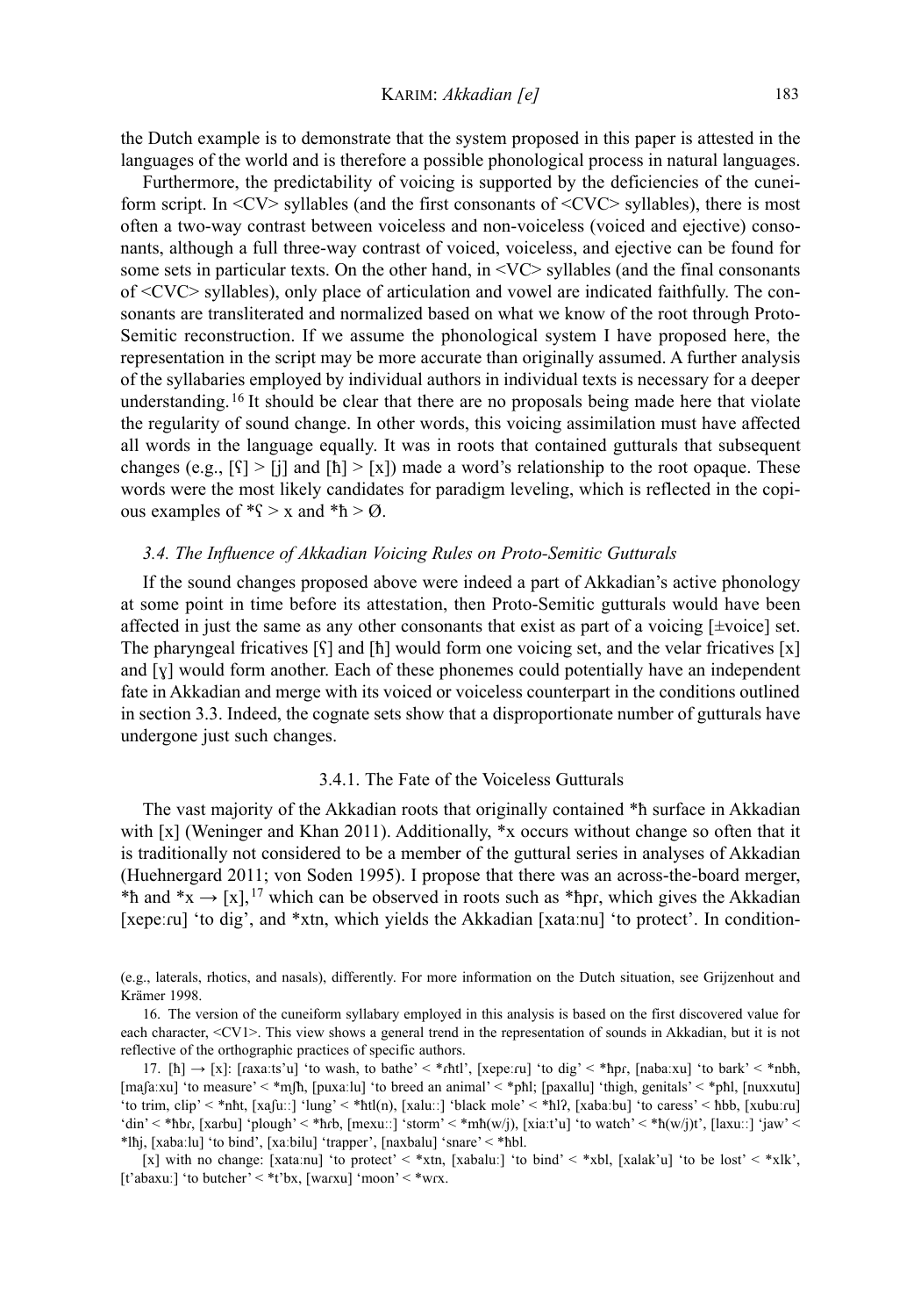ing environments identical to the ones that produced the irregular voicing correspondence  $-$ voice → +voice, \*ħ/x → Ø<sup>18</sup> is observed. For example, \*ħgr yields the Akkadian [Øagaːru] 'to hire', and \*ħdd yields [∅edeːdu] 'to be pointy'. This is a satisfactory explanation for the roots where guttural  $\rightarrow \emptyset$ , but it begins to break down when the additional [a]  $\rightarrow$  [e] shift occurs. It is enough of an explanation that  $^*\S \to \emptyset$  and  $^*\hbar \to [x]$ , but  $\emptyset$  is not a conditioning environment capable of causing raising to [e]. Put another way,  $[a] \rightarrow [e] / \phi$  could not have occurred, because there are many circumstances where  $[a] \rightarrow [a] / \phi$ . This brings us back to the same issue to which Kouwenberg (2006) proposed a solution, and with which I deal in section 3.4.2. Table 2 shows the outcomes of the three roots used as examples above, cited in the P(reterite), R(oot) and I(nfinitive).

#### 3.4.2. The Fate of the Voiced Gutturals

We have observed that the classical account, which states that Proto-Semitic gutturals were lost, needs to be amended to clearly explain all the reflexes of  $*$ h and  $*$ x in Akkadian. The same must be done regarding their voiced counterparts  $\ast$ S and  $\ast$ <sub>X</sub>. Kouwenberg (2006) proposed that the Proto-Semitic guttural \*ħ became a glide [j] or at least caused a palatalization [Cj ], which was capable of influencing the quality of a preceding vowel in a way that ∅ and gutturals,  $[\hbar][x], [\zeta]$ , and  $[y]$ , could not. My proposal is that indeed the voiced gutturals became glides, and irregular correspondences (e.g., voiceless gutturals going to glides and voiced gutturals going to [x]) are due to the voicing rules proposed in section 2.3 and the restructuring of roots. The raising to [e] is a secondary phenomenon where the combination of [a] and the glide, [j], is monophthongized, yielding [eː]. The two changes proposed here are: 1) \* $\varsigma \rightarrow$  [j] and 2) \*aj  $\rightarrow$  [e:].<sup>19</sup> This type of change can be observed in roots like \* $\varsigma$ br, which yields Akkadian [ebeːru] 'to cross'. Although this is a possible path for the pharyngeal stop, not all roots see this shift all the way to fruition. The reason this is possible is that in order to make it to the verbal root with [e] there are two levels of analogy that must take place:

1. Where the expected sound changes take place and the root is reanalyzed:

\* $S \rightarrow [j]$ : \* $S$ br ([ajbir] 'I cross')  $\rightarrow$  \*jbr

The forms depicted here do not actually appear with  $\langle \rangle$  in the script. They are the examples traditionally thought of as guttural loss with no ablaut  $\leq a$ -bi-ir $>$ .

2. Where the sandhi variant [aj]  $\rightarrow$  [e:] is reanalyzed as the stem vowel associated with the root:

 $*\S \rightarrow [i]$ : \* $\S$ br ([ajbir] 'I cross')  $\rightarrow$  \*jbr

and

18. [ħ]  $\rightarrow$  [s]  $\rightarrow$  [i]: [jibru] 'comrade' < \*hbr; [jadru] 'dark' < \*hdr [jagaːru] 'to hire' < \*hgr; [jatlaːru] 'to muster' < \*ħtlɾ; [baːjeru] 'fisherman' < \*bħɾ. [ħ] → [ʕ] → [j] and [aj] → [e]: [edeːdu] 'to be pointy' < \*ħdd; [edeːʃu] 'to be new' < \*ħdθ; [ek'lu] 'field' < \*ħk'l; [eleːlu] 'to be clean' < \*ħll; [emu] 'father-in-law' < \*ħm; [epeːtlu] 'to plant' < \*ħp'tl; [eɾeːmu] 'to stretch' < \*ħɾm; [eɾeːɾu] 'to be moldy' < \*ħɾɾ; [ereːʃu] 'to plow' < \*ħɾθ; [eblu] 'rope' < \*ħbl; [ebeːru] 'to unite' < \*xbr; [t'eːːnu] 'to grind' < \*t'hn; [ebeːru] 'to unite' < \*xbr.

19.  $[\S] \rightarrow [\S]$ : [jadi] 'until' < \* $\S$ d; [jizk'atu] 'fetter' < \* $\S$ zk'; [ilk'itu] 'insect' < \* $\S$ lk'; [niːmelu] 'gain' < \* $\S$ ml; [itl'u] 'tree' < \*ʕtl'; [ik'bu] 'heel' < \*ʕk'b; [jak'ɾabu] 'scorpion' < \*ʕk'ɾb; [jaʃaʃu] 'moth' < \*ʕθ; [jatuːdu] 'wild sheep' < \* $G$ td; [ $S$ ]  $\rightarrow$  [j] and [aj]  $\rightarrow$  [e]: [ebeːru] 'to cross' < \* $G$ br; [ezeːzu] 'to be fierce' < \* $G$ zz; [ezeːbu] 'to leave' < \*ʕzb; [eluːː] 'to ascend' < \*ʕlʔ; [emeːdu] 'to touch' < \*ʕmd; [epiɾu] 'dust' < \*ʕpɾ; [etlɾu] '10' < \*ʕtlɾ; [eʃeːk'u] 'to inscribe' < \*ʕʃk'; [eteːk'u] 'to pass by' < \*ʕtk'; [beːːlu] 'to rule' \*bʕl; [iduːː] 'to know' \*jdʕ; [tlebuːː] 'to be satisfied' < \*tlbʕ; [ʃemuːː] 'to hear' < \*ʃmʕ; [t'ebuːː] 'to sink' < \*t'bʕ; [eguːː] 'to be negligent' < \*wgʕ.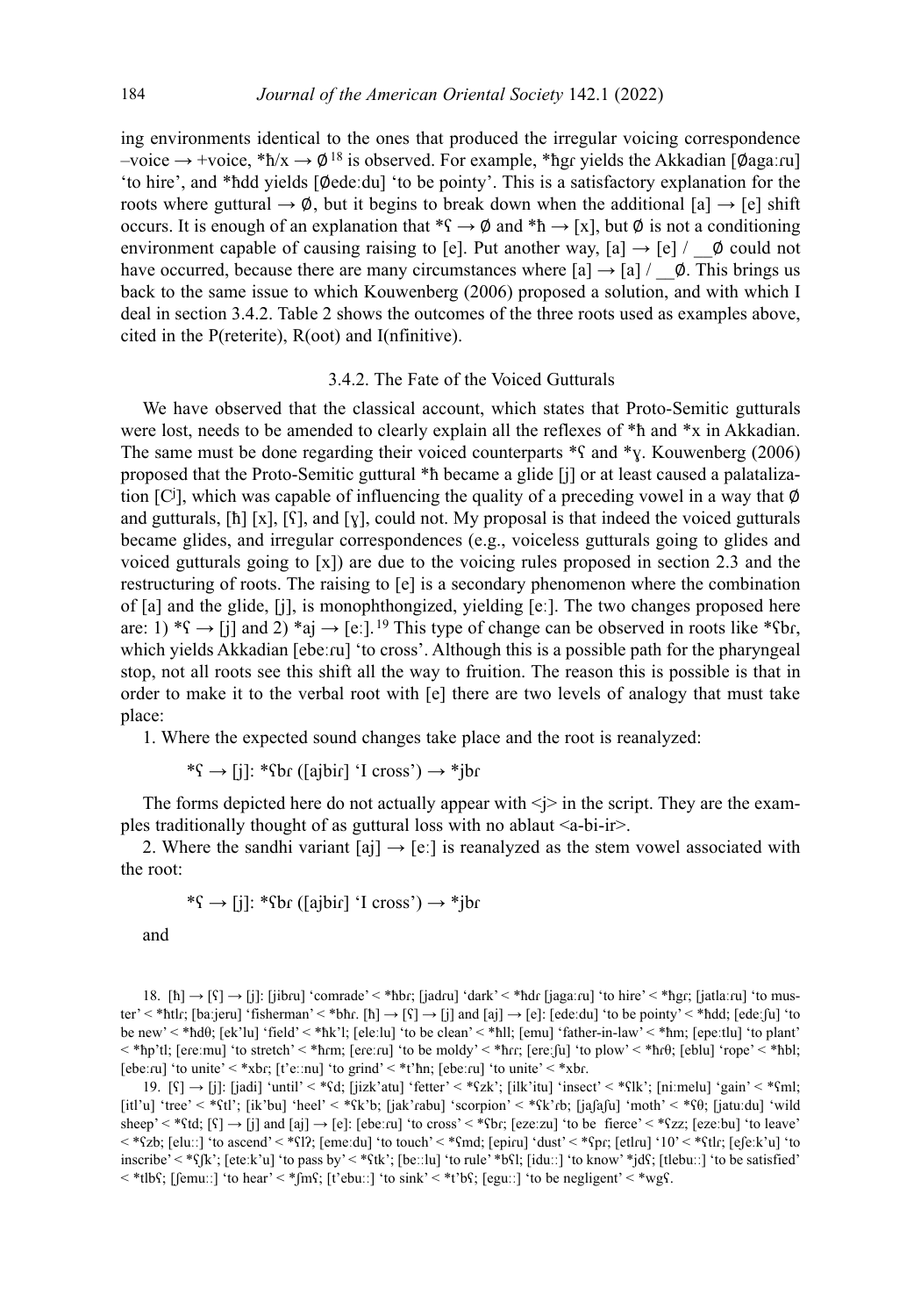| $\frac{1}{2}$<br>;<br>֪֚֚֚֚֚֚֚֚֚֚֚֚֚֚֚֚֚֚֚֡֓֡֓֕֓֡֓֓֡֓֓֡֟֓֡֟֓֡֟֓֡֟֓֡֟֓֡֟֓֡֟֓֡֟֓֡<br>l |
|--------------------------------------------------------------------------------------|
| tages<br>č                                                                           |
| Ć                                                                                    |

|                     |           | 's dip of 'unadax' |         |        | /agāru/ 'to hire'         |                   |        | /ededu/ to be pointy' |                   |
|---------------------|-----------|--------------------|---------|--------|---------------------------|-------------------|--------|-----------------------|-------------------|
|                     | $\Delta$  | $\approx$          |         |        | ≃                         |                   |        | ≃                     |                   |
| Proto-Form          | $*$ ahpur | $*$ hpr            | *hapa:r | *ahgur | $*$ hgr                   | *haga:ru          | *ahdud | *hdd                  | *hada:du          |
| V Assimilation      |           |                    |         | *asgur |                           |                   | *aSdud |                       |                   |
| Reanalysis          |           |                    |         |        | $J\overline{\mathcal{B}}$ | * <b>Saga</b> :ru |        | * <b>sdd</b>          | * <b>fada</b> :du |
| $h \rightarrow x$   | axpur     | zpr                | xapa:r  |        |                           |                   |        |                       |                   |
| $\phi \leftarrow 5$ |           |                    |         | a:gur  | ngo                       | <b>Magarru</b>    | *a:dud | ødd                   | *Øada:du          |
| $[$ e]?             |           |                    |         |        |                           |                   | e: dud |                       | Øede:du           |

i. This form subsequently raises [a] to [e] due to the influence of the rhotic. i. This form subsequently raises [a] to [e] due to the influence of the rhotic.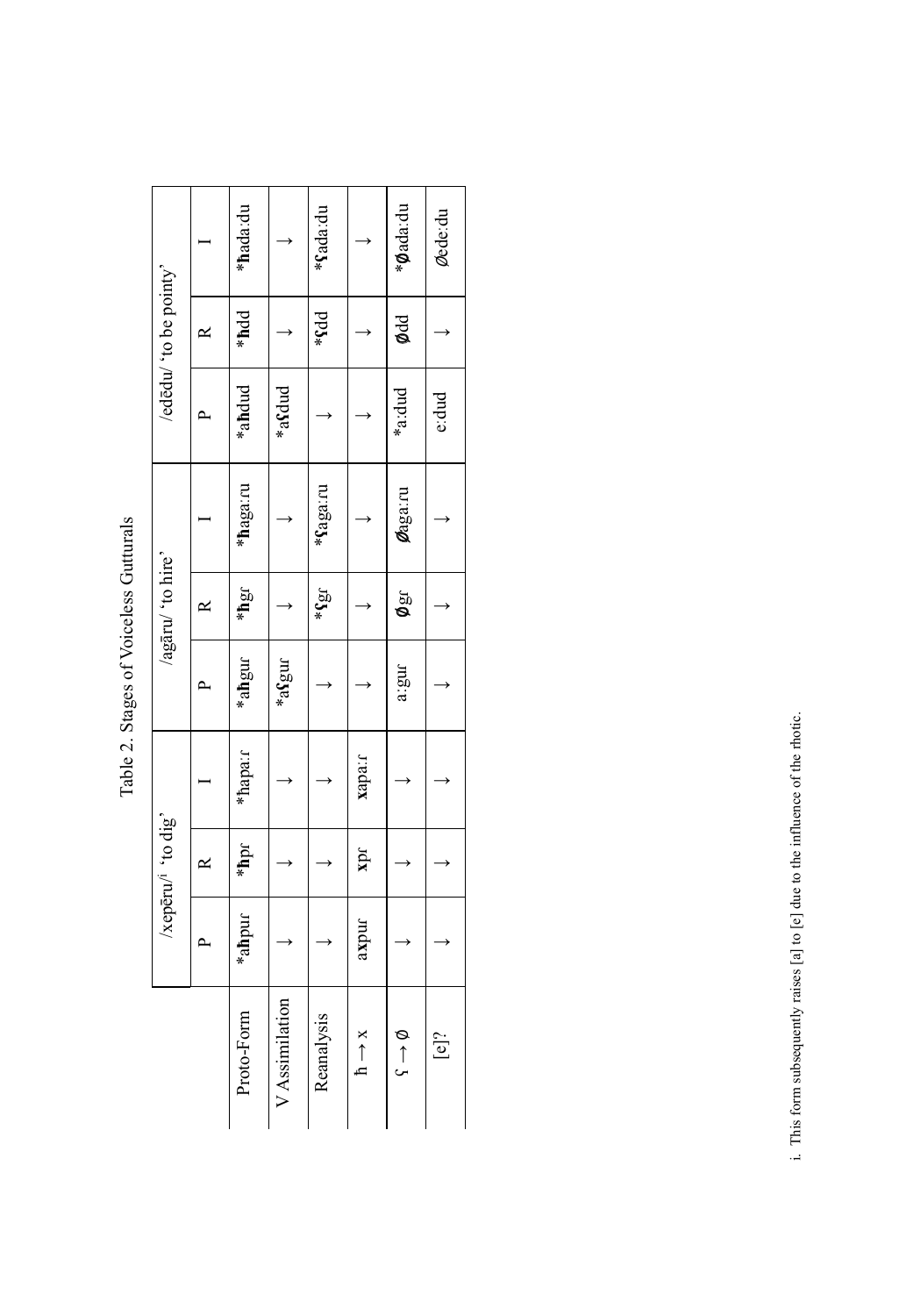\*aj  $\rightarrow$  [eː]: \*jbr ([ajbir])  $\rightarrow$  [Øbr] (pret: [eːbir] & inf: [ebeːru])

The existence of this medial stage where [j] becomes one of the root radicals is interesting because there are roots with original [j] radicals that behave in an identical manner (for example, \*jnk', which yields Akkadian [eneːk'u] 'to suck'). In roots in which the newly acquired [j] never occurs after an [a], there are no subsequent sound changes. For example, \*Sk'rb yields Akkadian [jak'rabu] (assumed for /aqrabu/) 'scorpion' not [ek'rabu] or [eːk'ɾabu]. When the voiced guttural is followed by a voiceless consonant, it is devoiced and then follows the fate of its voiceless counterpart,  $*\mathbf{S} \to *\mathbf{h} \to [\mathbf{x}]$ . This outcome is represented by roots like \*ʕpɾ, which yields Akkadian [xapaɾu] 'dust'.

#### *3.5. [ɣ]*

There is, however, a problem with the chronology of the shift of the voiced gutturals \*ʕ and \*ɣ to the glide [j]. The reflexes of Proto-Semitic \*ʕ either went through the shift or, under the influence of a following voiceless consonant, devoiced and shifted to [x].  $\mathbf{v}$ surfaces as  $\langle \psi \rangle$ , like \*l $\theta$ y >  $\langle \psi \rangle$  inner jaw', and the occurrence of  $\langle \psi \rangle$  can be interpreted as either the retention of [ɣ] only represented by orthographic <ḫ>, or as the result of syllable-final devoicing. Examples, such as  $\gamma$ nk' > [jurniːk'u] 'plant',  $\ast$  ts'by > [ts'abuːː] 'to soak', \*ybj > [ebuːː]<sup>20</sup> 'thick', \*ytb > [ereːbu] 'to enter', show the outcome of the \*y  $\rightarrow$  [j] shift either as [j] or as the monophthongized [e]. In light of this, we cannot propose that  $*_Y$ was retained categorically represented by  $\langle \psi \rangle$ . Examples like \*kbd > [kabaːtu] P [ikbit] 'to be fat' and  $*$ ?bd > [abaːtu] P [iːbut] 'to destroy' show that syllable/word-final devoicing was a process that affected some roots. The fact that the pharyngeal consonant \*ʕ never devoiced finally (i.e., never surfaces as [x]) implies that the pharyngeals  $*$ s and  $*$ h had already shifted to [j] and [x], respectively, before the same shift took place among the velar fricatives  $\ast$ y and \*x. Additionally, the final devoicing rule that affected consonants including velar fricatives must have been a later feature of Akkadian following the loss of pharyngeals. Here is a summary of the proposed relative chronology:

- 1. The *α*-voice (assimilation) rule takes effect.
- 2. The pharyngeal shift takes place:  $*\varsigma \rightarrow [j]$  and  $*\hbar \rightarrow [\chi]$ .
- 3. The *α*-voice rule is reinterpreted as syllable-final devoicing.
- 4. The Velar shift takes place:  $*_y \rightarrow [j]$ , and  $*_x$  remains.

Because of this likely chronology, we must assume that in older texts, orthographic  $\leq b$  can represent both  $[y]$  and  $[x]$  while in younger texts only  $[x]$  is possible. It may also be necessary in light of this assertion that we reexamine our interpretation of Akkadian handling of foreign borrowed words with the phoneme [ $\chi$ ] as well as the treatment of Akkadian [ $\chi$ ] in other contact languages. At the very least our conceptualization of when the loss of gutturals took place must be reevaluated, with the conclusion of this process perhaps occurring centuries later than was commonly thought.

#### *3.6. Other Examples of Raising to [e]*

There is a series of words in Akkadian that have [e] vowels throughout for no reason covered by the classical account (i.e., there is no lost guttural<sup>21</sup> or  $\lceil r \rceil$ ). <elealu> 'to be pure',  $\leq$  sumēlu $\geq$  'left', and  $\leq$  senu $\geq$  'sheep' are such examples. The occurrence of [e] in these types

<sup>20</sup>. Presumably, this is from the underling form \*ebeːu after the [aj] sequence is monophthongized. The additional monophthongization of the sequence [eːu] yielding [uːː] is predictable.

<sup>21</sup>. In some of these examples there are lost gutturals [ʔ] or [h], but none of the four that are considered to be potential causes of raising to [e]—[ʕ], [ɣ], [ħ], or [x].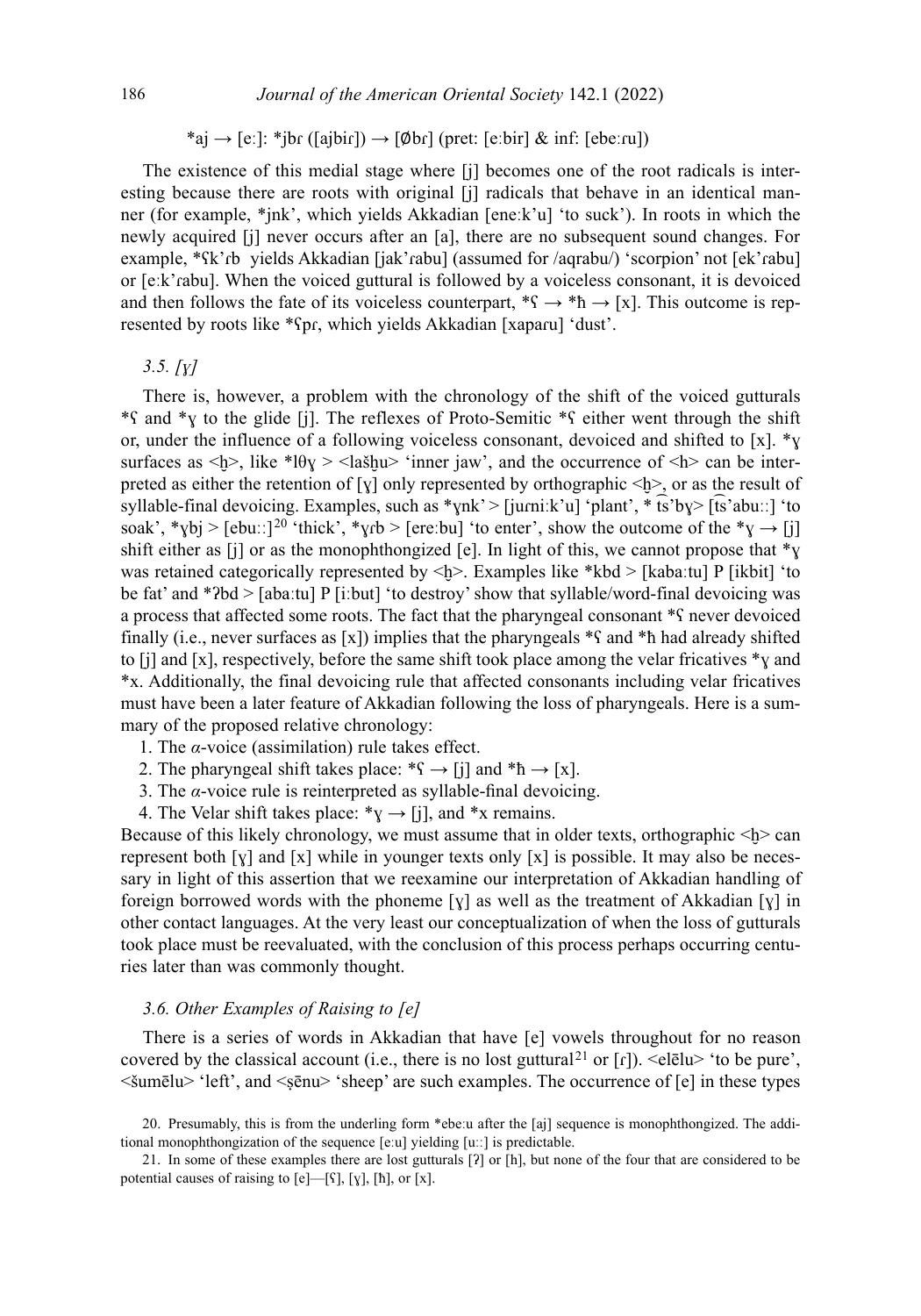of roots is influenced by the presence of  $\langle \xi \rangle$ ,  $\langle \xi \rangle$ , or  $\langle \xi \rangle$ . This explanation is somewhat more nuanced than the proposal that these words came about on analogy to guttural roots. However, as [ts'],  $[$ [], and  $[1]$  do not form a natural class, this description is not explanatory. Furthermore, it overlooks a key detail, namely that the Akkadian orthography obscures the phonetic realization. In cases where [e] shows up without lost gutturals, the glide [j] (which was a medial stage for gutturals), or  $\lceil \mathbf{r} \rceil$ , a lateral, is present. This is clear in /elēlu/  $\lceil \mathbf{ele} \rceil$ . The be pure', but not as clear in /šēpu/ [tleːpu] orthography. The existence of the lateral affricates despite their lack of distinction in the script has been well supported (see Steiner 1977). My representation of these sounds here as the affricates [tl] and [tl'] is based on the fact that they behave like spontaneously voiced consonants, causing the voicing of adjacent consonants. This suggests that [l], [tl], and [tl'] are not part of a three-way correspondence of voiced, voiceless, and ejective like  $[d]$ ,  $[t]$ , and  $[t']$ , as is usually assumed.<sup>22</sup>

#### 4. conclusion

The genesis of [e] in Akkadian is a difficult matter to address because the key elements, the lost gutturals, glides, rhotics, and laterals, exist at the exact points where the cuneiform script is most defective. Furthermore, the conditioning environments are hidden in the paradigmatic alternations of the roots. Change can partially or fully spread through those roots, creating new divergent paradigms. The goal of this approach has been to take a direct route, grounded in observable phonological changes, that does not propose anything that cannot be observed in modern languages, and does not require a new understanding of the protolanguage that is not supported by any other data. This effort was not entirely successful, as I explain in section 4.1.

Still, there are several developments that can be taken as certainties: 1) At some point in the early development of Akkadian there was an *α*-voice assimilation rule: two adjacent consonants must share the same voice value. 23 2) Changes to consonants due to internal sandhi were reanalyzed as radicals that yielded new roots for some lexemes. 3) The subsequent changes that gutturals underwent,  $^*\S \rightarrow [j]$  and  $^*\hbar \rightarrow [x]$ , made the original root obscure, which accounts for the preponderance of reanalyzed guttural roots. 4) The roots with newly acquired [j] radicals followed the same course of evolution as original [j] roots, including the reinterpretation of the [aj]  $\rightarrow$  [e:] shift as [e] generalized in every instance of [a] in the paradigm. 5) The presence of rhotics and laterals also conditioned the shift, but through a process involving co-articulation—the forward and upward motion of the tongue connecting with the alveolar ridge when producing  $[1]$ ,  $[r]$ ,  $[t]$ , or  $[t']$  puts the tongue in position to pronounce [e]—not monophthongization as seen with [aj]  $\rightarrow$  [e:]. These five facts bear directly on several questions and their accompanying answers:

1. Why does the loss of a guttural cause the raising and fronting of a vowel? Answer: There was an intermediate stage when the "lost" gutturals became glides.

2. Why were the gutturals not lost in all words? Answer: Voiceless gutturals were never lost, unless they were first voiced by a conditioning context. In contrast, the voiced gutturals were lost unless first devoiced.

<sup>22.</sup> Weninger and Khan 2011 reconstruct  $\ll$  [ł] and  $\ll$  [ł'] as the voiceless and ejective counterparts to [l], which they categorize with resonants.

<sup>23</sup>. This rule can also be conceptualized as the spread of laryngeal features. Voice spreads from a voiced consonant to an adjacent voiceless one. However, voice also spreads from an adjacent ejective consonant, which is naturally [–voice]. For further information regarding this tendency of ejectives see Fallon 2002.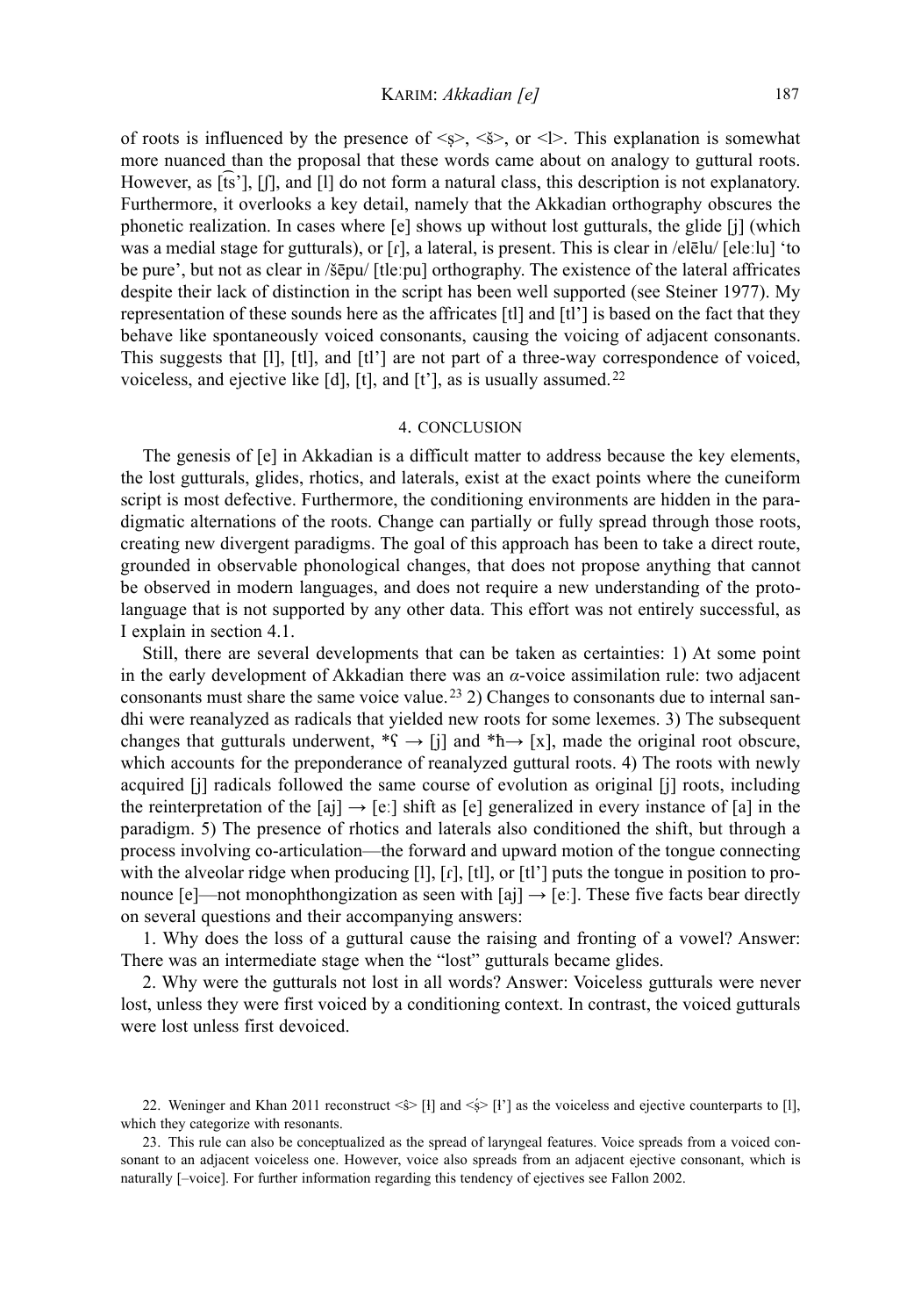3. Why does [e] manifest in words with no conditioning environment apparent from the orthography? Answer: The orthography does not faithfully represent the lateral affricates.

4. Why did the orthography never catch up to the spoken language? Answer: The manner of articulation of a syllable-final consonant was predictable due to the active phonology of the language  $(a$ -voice rule and/or syllable-final devoicing).

#### *4.1. Loose Ends*

Until now, no account has proposed a solution that considers all known cognates with gutturals and explains the behavior of each type. 24 The account offered here has proposed a solution that addresses many of these issues. There are, however, several problematic examples that need further exploration. Some of this exploration is beyond the scope of this article but needs to be addressed to some degree. The most important of these issues is the voicing quality of the lateral affricates [tl] and [tl'].

The  $\alpha$ -voice rule proposed above causes regressive voicing assimilation unless the first consonant of an adjacent pair cannot devoice, in which case the following voiceless consonant is voiced (progressive voicing assimilation). The list of consonants that cannot devoice includes ejectives, rhotics, laterals, nasals, and glides. However, there are certain roots where a  $\leq b$  or a  $\leq s$  causes progressive voicing assimilation. The  $\leq s$  examples have a fairly intuitive solution. Upon further examination of roots where such assimilation takes place, it is clear that those instances of orthographic  $\langle \xi \rangle$  represent phonetic [tl]. <sup>25</sup> This is worth mentioning, because phonetic [tl] was traditionally thought to be [ł] written as  $*$ ŝ. <sup>26</sup> If my proposal about consonant voicing holds true, it is not possible for this consonant to be part of a voicing pair, regardless of what is reconstructed ([tl] and [tl'], [t] and [k], or [t] and [l]). <sup>27</sup>

There are instances of orthographic  $\leq b$  causing progressive voicing assimilation that require further explanation. Once again, the defective script does not accurately distinguish the three-way voice, voiceless, ejective contrast at all places of articulation. In the cases of a two-way distinction, the ejective and the voiced variants are represented by one character, and the voiceless by a different one. I will not claim that orthographic  $\langle b \rangle$  represents the ejective [p'] as well as [b], because there is no trace of such a phoneme in the other Semitic languages. Furthermore, there are only three other lexemes which appear to behave this way, two of which may be from the same root ([baːjeru] 'fisherman', [beːːɾu] 'to choose' < \*bħɾ; and  $[be::[u]$  'to depart' < \*bh $\theta$ ).

Further study is warranted to discover if these etymologies are accurate and if this is a sign of something like a bilabial ejective. If such a consonant existed, its loss could easily be explained from the perspective of ease-of-articulation; the compression of air between the place of articulation and the glottis requires the least effort (in this case upward movement of the larynx) with the smallest space (the velar place of articulation). This makes [q'] the

24. E.g., gutturals retained as [x], lost completely, or lost with an accompanying shift from [a] to [e].

27. This reconstruction has been chosen because it is the most likely, but it is not instrumental to this analysis. What is most important is that the lateral series behaves like the other spontaneously voiced consonants (ejectives, rhotics, nasals, and glides). They do not devoice and they can cause progressive voicing assimilation.

<sup>25</sup>. [ets'eːlu] 'to immobilize' < \*wts'l; [etseːɾu] 'to bind' < \*ʔtsɾ; [ʃebeːɾu] 'to break' < \*θbɾ; [eleːlu] 'to be pure' < \*hll; [tlumeːlu] 'left' < \*tlmʔ; [ɾeːʃu] 'head' < \*ɾʔʃ; [tl'eːnu] 'sheep' < \*tl'ʔn; [eɾtl'etu] 'earth' < \*ʔɾtl'; [tleːu] 'foot' < \*tl?p; [tle:nu] 'sandal' < \*tl?n.

<sup>26</sup>. Reconstructing lateral affricates for the lateral series is probably warranted because they do not participate in the voicing alternations described herein; the de-affricate before stops in later Babylonian (i.e.,  $\langle \rangle$ ) for an expected  $\langle \sin \theta \rangle$ ; *māt kaldu* or *kašdu* 'Chaldaea'); and other Semitic languages have stops (Arabic  $\langle d \rangle$  < \* \$), sibilants (Arabic  $\lfloor \frac{f}{s} \rfloor <$ \*ŝ), affricates (Hebrew  $\lfloor ts \rfloor <$ \*ŝ), and laterals (Mehri  $\lfloor \frac{t}{s} \rfloor <$ \*ŝ,  $\lfloor \frac{t}{s} \rfloor <$ \*ŝ) as the reflexes of the laterals.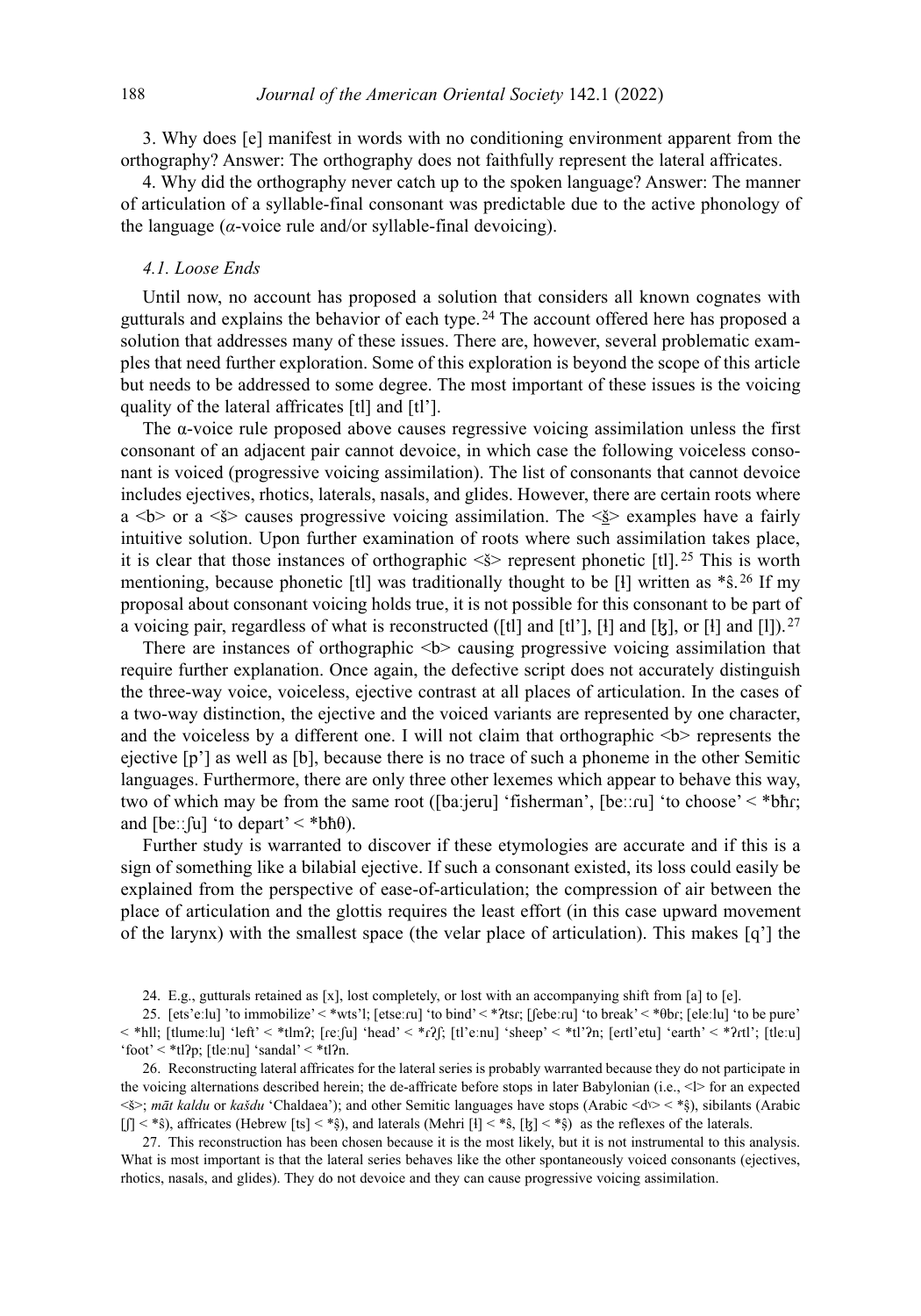simplest ejective to produce and [p'] the most difficult. It would be premature to propose the reconstruction of an additional Proto-Semitic phoneme based on these data alone.

#### 4.1.1. Developments of \*aj in Babylonian

The final loose end is the fact that in Babylonian, diphthongs created by a combination of an etymological \*a and an etymological \*j do not always produce an [e] (Huehnergard and Woods 2004). This is best illustrated by \*bajtum which produces Babylonian /bītu/ 'house'. In \*j-initial verb roots, however, \*aj yields [e], which is then reanalyzed as the root vowel (*ešēru* 'to be straight' < \*jʃɾ, which has a 1SG /ēšer/ < \*ʔajʃaɾ). 28 The vast majority of guttural roots that have been reanalyzed as having /e/ as the root radical were guttural initial, and therefore behave exactly as \*j-initial roots (Huehnergard 2011). Of the roots with second or third guttural radicals, only [ʃemuːː] 'to hear' < \*ʃmʕ, [t'ebuːː] 'to sink' < \*t'bʕ, [eguːː] 'to be negligent' < \*wgʕ, and [t'eːːnu] 'to grind' < \*t'ħn occur without any other possible explanation for the appearance of  $[e]$ . <sup>29</sup> However, these four examples are not enough to show that the voiced gutturals (whether etymologically voiced or voiced through assimilation) did not become glides. One possible explanation is a relative chronology where \*j was lost in noninitial position leaving only \*j initial roots that merge in pattern with their guttural counterparts after the gutturals shifted to glides. As this analysis gains ground, other examples will no doubt be discovered that may shed light on the validity of such a suggestion.

#### *4.2. Impact on the Field*

This paper has brought together several theories that have previously been proposed: the gutturals to glides of Kouwenberg (2006), the reanalysis leading to the breakdown of root integrity in Huehnergard (2014, 2013), and the well-known examples of voicing assimilation in roots like √*ntn* in order to propose a solution to the mysterious development of Akkadian [e]. What makes this solution unique is that it shows that each of these solutions to sub-issues is interacting with the others, and that they work in concert to produce the facts as they have come down to us. Voicing assimilation changed the realization of the gutturals, allowing for the examples and counterexamples that had led some scholars to reject Kouwenberg's proposal (Weninger and Khan 2011). It is my hope—now that the precise conditioning environments that make reanalysis possible have been determined—that hapax legomena and previously undecipherable words can be matched to their Proto-Semitic roots and cognates in other Semitic languages, enabling us to gain a better understanding of the extant Akkadian texts. Furthermore, a better understanding of the active phonology of Akkadian should trickle down to the students of the language, who may learn to view the script as more reflective of the language than previously thought.

<sup>28</sup>. This pattern of C1= y verbs yielding roots with [e] throughout is the default result in Akkadian with two notable exceptions, the common verbs /idû/ 'to know' and /išû/ 'to have.' One possible source for this irregularity is analogy to the third singular forms in which the \*ya- prefix regularly changes to /i-/ (Watkins Law).

<sup>29</sup>. [beːːlu] 'to rule' \*bʕl, and [tlebuːː] 'to be satisfied' < \*tlbʕ also occur, but the existence of etymological rhotics or laterals could ultimately be responsible for the stem vowel [e].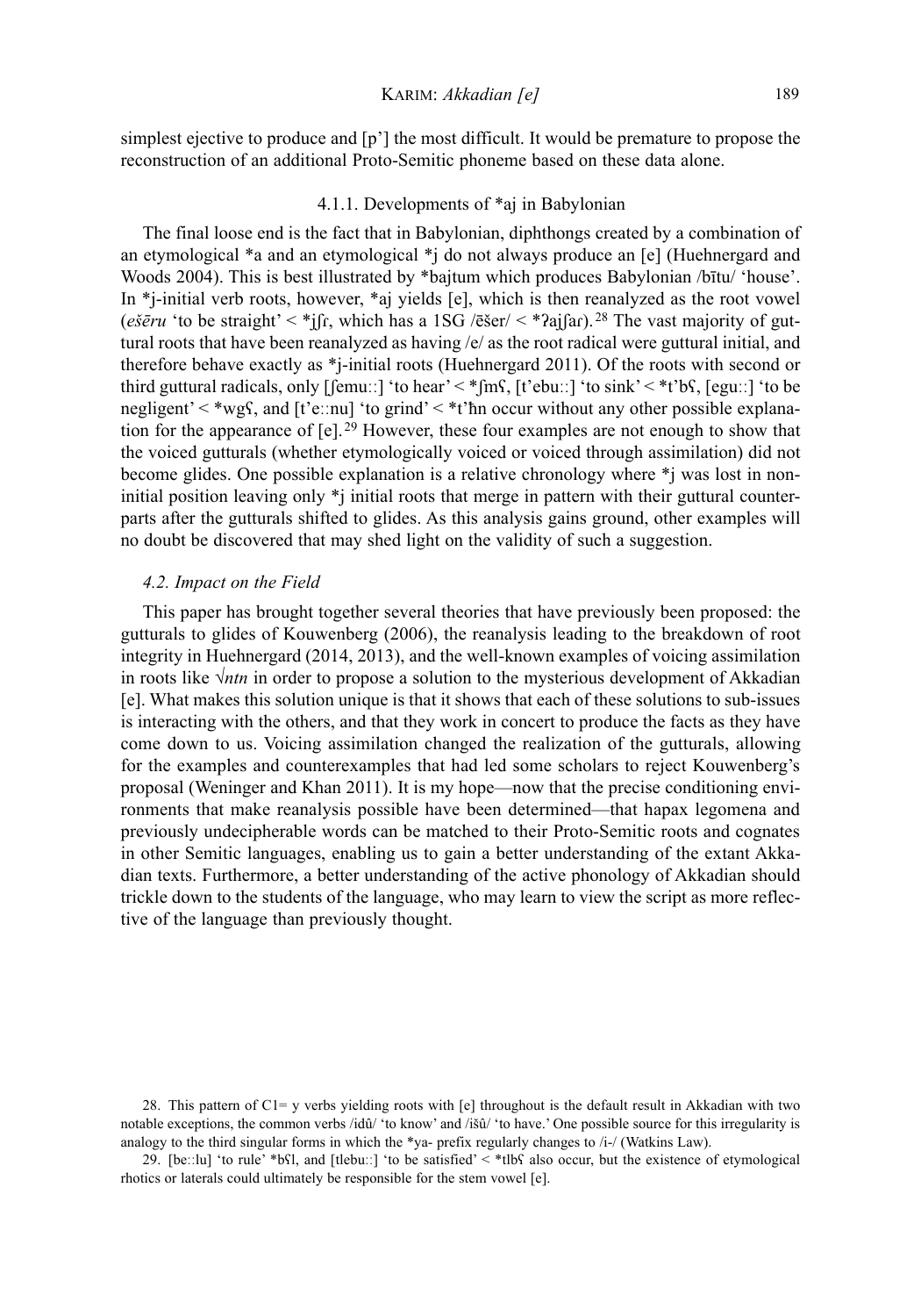### appendix

| Manner               | Labial                    | Alveolar                           | Alveolar<br>Lateral               | Palatal                         | Velar                                                                                                                                                                                                                                                  | Glottal          |
|----------------------|---------------------------|------------------------------------|-----------------------------------|---------------------------------|--------------------------------------------------------------------------------------------------------------------------------------------------------------------------------------------------------------------------------------------------------|------------------|
| Nasal                | $\lceil m \rceil$ <m></m> | $[n]$ <n></n>                      |                                   |                                 |                                                                                                                                                                                                                                                        |                  |
| Stop - V             | $[p]$ <p></p>             | $[t]$ <t></t>                      |                                   |                                 | $[k]$ < k >                                                                                                                                                                                                                                            | [2] <sub>0</sub> |
| $Stop + V$           | $[b]$<br>$\leq$           | $[d] \le d$                        | $[1]$ <l></l>                     |                                 | [g] <sub>g</sub>                                                                                                                                                                                                                                       |                  |
| Stop Ejective        |                           | $[t']$ <t></t>                     |                                   |                                 | [k'] < q                                                                                                                                                                                                                                               |                  |
| $(Af)$ fricate -V    |                           | $[ts]$ <s></s>                     |                                   | $\left[\int_{-\infty}^{\infty}$ | $\lceil x \rceil \leq b$                                                                                                                                                                                                                               |                  |
| $(Af)fricate +V$     |                           | $\lceil dz \rceil \ll 2$           | $\lceil \text{tl} \rceil \leq s$  |                                 | $[y]$<br>$\leq$ + $\leq$ + $\leq$ + $\leq$ + $\leq$ + $\leq$ + $\leq$ + $\leq$ + $\leq$ + $\leq$ + $\leq$ + $\leq$ + $\leq$ + $\leq$ + $\leq$ + $\leq$ + $\leq$ + $\leq$ + $\leq$ + $\leq$ + $\leq$ + $\leq$ + $\leq$ + $\leq$ + $\leq$ + $\leq$ + $\$ |                  |
| (Af)fricate Ejective |                           | $\widehat{[ts]} < \Leftrightarrow$ | $\lceil \text{tl'} \rceil \leq s$ |                                 |                                                                                                                                                                                                                                                        |                  |
| Tap                  |                           | $\leq r$ $\leq$ $\leq$             |                                   |                                 |                                                                                                                                                                                                                                                        |                  |
| Approximate          | $[w] \leq w$              |                                    |                                   | $[j]$ < $\phi$                  |                                                                                                                                                                                                                                                        |                  |

#### Ipa to Akkadian Orthography

#### **REFERENCES**

Chomsky, N., and M. Halle. 1968. *The Sound Pattern of English*. New York: Harper & Row.

Fallon, P. D. 2002. *The Synchronic and Diachronic Phonology of Ejectives*. New York: Routledge.

Geers, F. W. 1945. The Treatment of Emphatics in Akkadian. *Journal of Near Eastern Studies* 4: 65–67. Geller, M. J. 1997. The Last Wedge. *Zeitschrift für Assyrologie* 87: 43–95.

- Grijzenhout, J., and M. Krämer. 1998. *Final Devoicing and Voicing Assimilation in Dutch Derivation and Cliticization*. Düsseldorf: Universität Düsseldorf, Sonderforschungsbereich 282.
- Hoberman, R. D. 1988. The Phonology of Pharyngeals and Pharyngealization in Pre-Modern Aramaic. *Journal of the American Oriental Society* 105: 221–31.
- Huehnergard, J. 2003. Akkadian *ḫ* and West Semitic \**ḥ*. In *Studia Semitica*, ed. L. Kogan, 102–19. Moscow: Russian State University for the Humanities.
- ———. 2011. *A Grammar of Akkadian*. Winona Lake: Eisenbrauns.
	- ———. 2013. Akkadian e and Semitic Root Integrity. *Babel and Bibel* 7: 445–75.
- ———. 2014. Reanalysis and New Roots: An Akkadian Perspective. In *Proceedings of the Oslo-Austin Workshop in Semitic Linguistics*, ed. L. Edzard and J. Huehnergard, 9–27. Wiesbaden: Harrassowitz Verlag.

———, and C. Woods. 2004. Akkadian and Eblaite. In *The Encyclopedia of the World's Ancient Languages*, ed. R. Woodard, 218–80. Cambridge: Cambridge Univ. Press.

Kogan, L. 2001. \*ġ in Akkadian. *Ugarit-Forschungen* 33: 263–98.

———. 2002. Additions and Corrections to \*ġ in Akkadian. *Ugarit-Forschungen* 34: 315–17.

- Kouwenberg, N. J. C. 2006. The Proto-Semitic Gutturals in Old Assyrian. In *The Akkadian Language in Its Semitic Context: Studies in the Akkadian of the Third and Second Millennium BC*, ed. G. Deutscher and N. J. C. Kouwenberg, 150–76. Leiden: Nederlands Instituut voor het Nabije Oosten.
- McCarthy, J. J. 1994. The Phonetics and Phonology of Semitic Pharyngeals. *Phonological Structure and Phonetic Form: Papers in Laboratory Phonology* 3: 191–233.
- Militarev, A. I. U., L. E. Kogan, and A. G. Belova. 2000. *Semitic Etymological Dictionary*. Münster: Ugarit-Verlag.